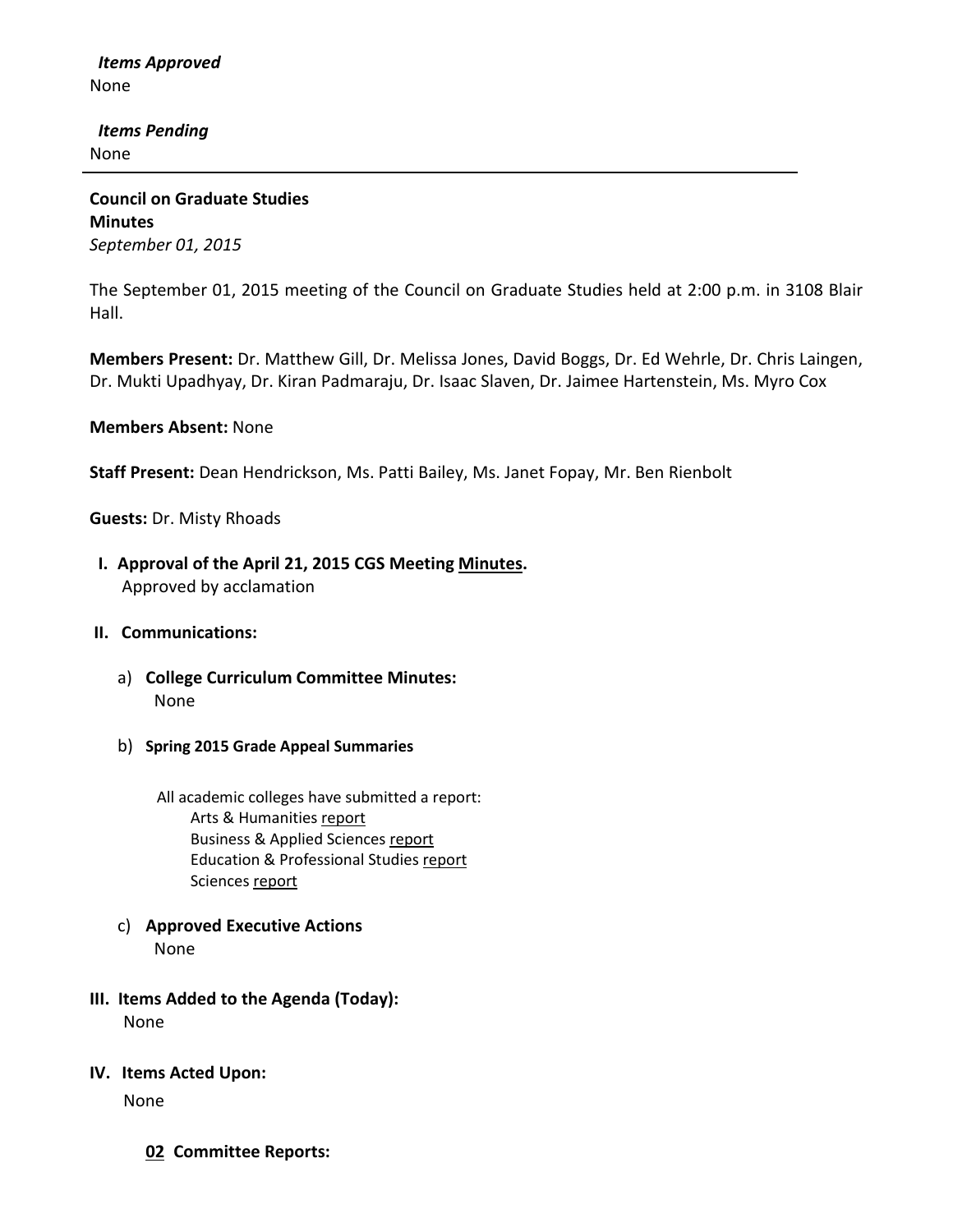**Library Advisory**- Ed Wehrle; no meeting **ATAC**- David Boggs; no meeting **Honorary Degree**- Chris Laingen; no meeting **GSAC**- Bill Elliott; no meeting **CASL-** Kiran Padmaraju; no meeting **EMAC-** Mukti Upadhyay; no meeting

## **03 Other Items:**

None

## **04 Dean's Report:**

- o CGS orientation
- o Recommendatio[n memo](http://castle.eiu.edu/%7Eeiucgs/documents/2014-2015CommencementFacultyMarshal.pdf) concerning 2014-2015 Commencement and Faculty Marshal Nominations
- o Commencement speaker series
- o Report on Committees
- o Publishing Scholars Reception October 29
- o Graduate School Philanthropy Program October 04, 2014 at Lincoln Museum
- o Thesis Withholding Policy Implementation
- o Graduate Assistantship Reporting Process
- o Global Ambassadors Program September 12-13
- o On-Line Board
- o LIFE Center
- o PSM Board
- o Interdisciplinary Board
- o Deadlines:

**Sep 30** – [Commencement speaker essays due](http://www.eiu.edu/graduate/students_awards_competitivestudent.php%23CommencementSpeaker)

**Oct 09** – [Outstanding Graduate Alumni nomination due](http://www.eiu.edu/graduate/pdf/Outstanding_Alumni_Nomination_Form.pdf)

**Oct 09** – [Distinguished Master's Thesis nominations due](http://www.eiu.edu/graduate/students_awards_competitivestudent.php%23distinguished_thesis_mags)

**Nov 06** – [Williams Travel Award applications due](http://www.eiu.edu/graduate/students_awards_competitivestudent.php%23williams)

**Nov 06** – [Research and Creative Activity Award applications due](http://www.eiu.edu/graduate/students_awards_competitivestudent.php%23research_activity)

**Dec 04** – [Excellence in Teaching Awards due](http://www.eiu.edu/graduate/students_awards_competitivestudent.php%23teaching)

## **Graduate School Fall Events**

| Sep 01        | $04:30 \text{ pm}$ | Graduate Leaders Summit             | 1895 Room  |
|---------------|--------------------|-------------------------------------|------------|
| Sep 03        | $02:00 \text{ pm}$ | Sustainable Energy Board            | 3108 Blair |
| Sep 10        | $02:00 \text{ pm}$ | <b>Interdisciplinary Board</b>      | 3108 Blair |
| Sep 17        | $02:00 \text{ pm}$ | Aging Studies Board                 | 3108 Blair |
| Sep 22        | $03:00 \text{ pm}$ | On-Line Graduate Studies Board      | 3108 Blair |
| <b>Oct 08</b> | $02:00 \text{ pm}$ | Professional Science Master's Board | 3108 Blair |